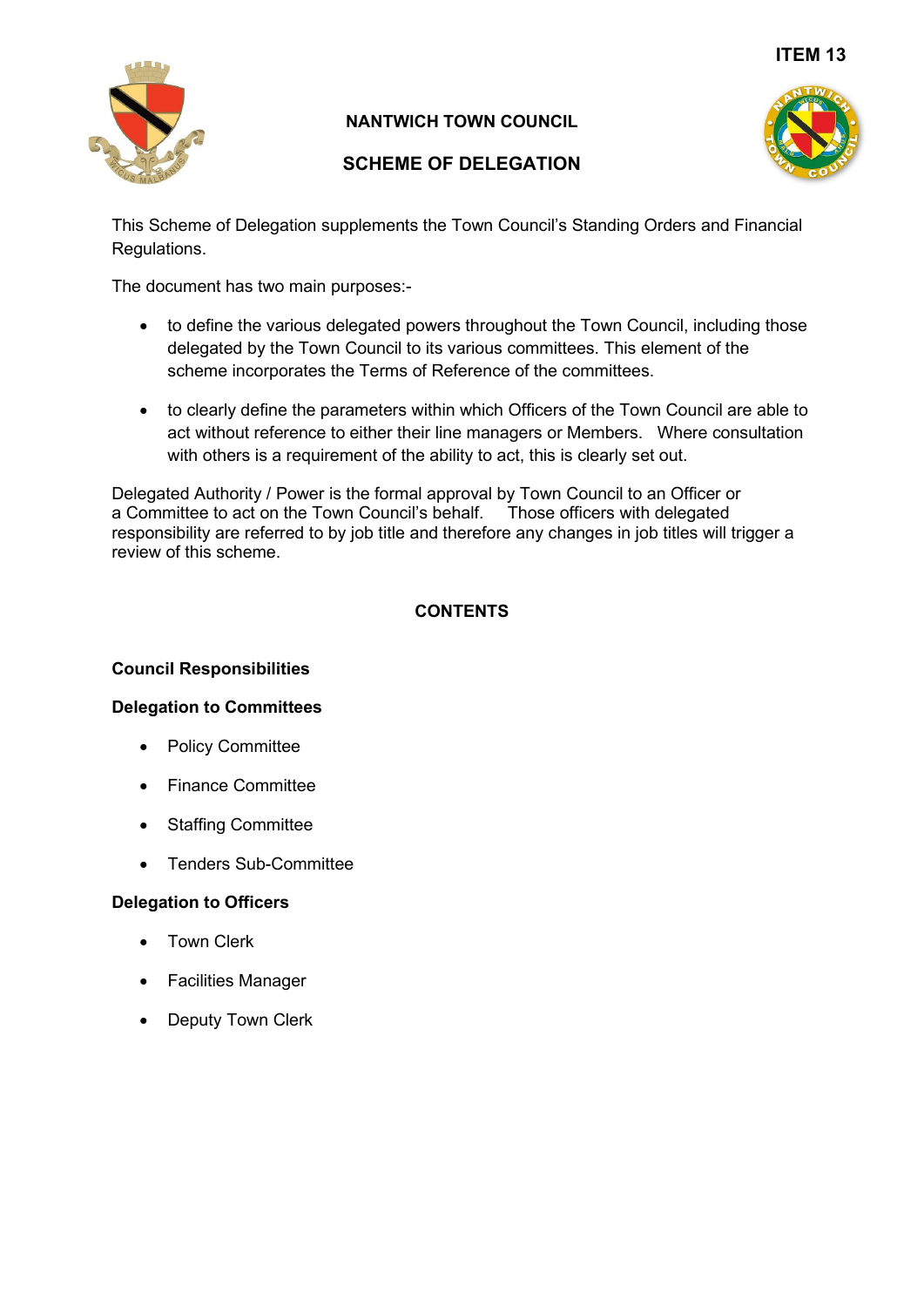### **COUNCIL**

Membership: All Councillors

Quorum: One third of the total membership.

Matters to be resolved only by Council

- 1. Adopting and changing the Council's Standing Orders, Financial Regulations, Scheme of Delegation and Powers and Duties of Committees;
- 2. Approving, adopting or making material changes to the Council's policy framework except in those matters specifically delegated to Policy Committee;
- 3. Approving the Council's Budget and the level of its precept levied on the Cheshire East Council;
- 4. Approving the end of year Accounts and Annual Return.
- 5. Authorising borrowings;
- 6. Incurring capital expenditure over and above the Council's approved budget.
- 7. approve any grant or a single commitment in excess of [£5,000];
- 8. Setting the number of Committees, and the names and number of Members appointed to each Committee.
- 9. Determining the functions and constitution of Committees and Sub-Committees.
- 10. Setting the dates of routine meetings of the Council and its Committees.
- 11. Filling of Member vacancies occurring on any Committee or Council
- 12. Appointing Council representatives to outside bodies;
- 13. Confirming the appointment or dismissal of the Town Clerk
- 14. Making, amending, revoking, re-enacting or adopting byelaws and promoting or opposing the making of local legislation;
- 15. The Council has ultimate responsibility to ensure financial balance and probity.
- 16. All other matters which must, by law, be reserved to the full Council.
- 17. Approving the adoption of the Council's Corporate Plan
- 18. Approval of the application for the Local Council Award Scheme
- 19. Decision to adopt the General Power of Competence
- 20. The appointment of the Town Clerk and Deputy Clerk taking into account the advice of the Staffing Committee/Appointment Panel.
- 21. Prosecution or defence in a Court of Law other than an Employment Tribunal.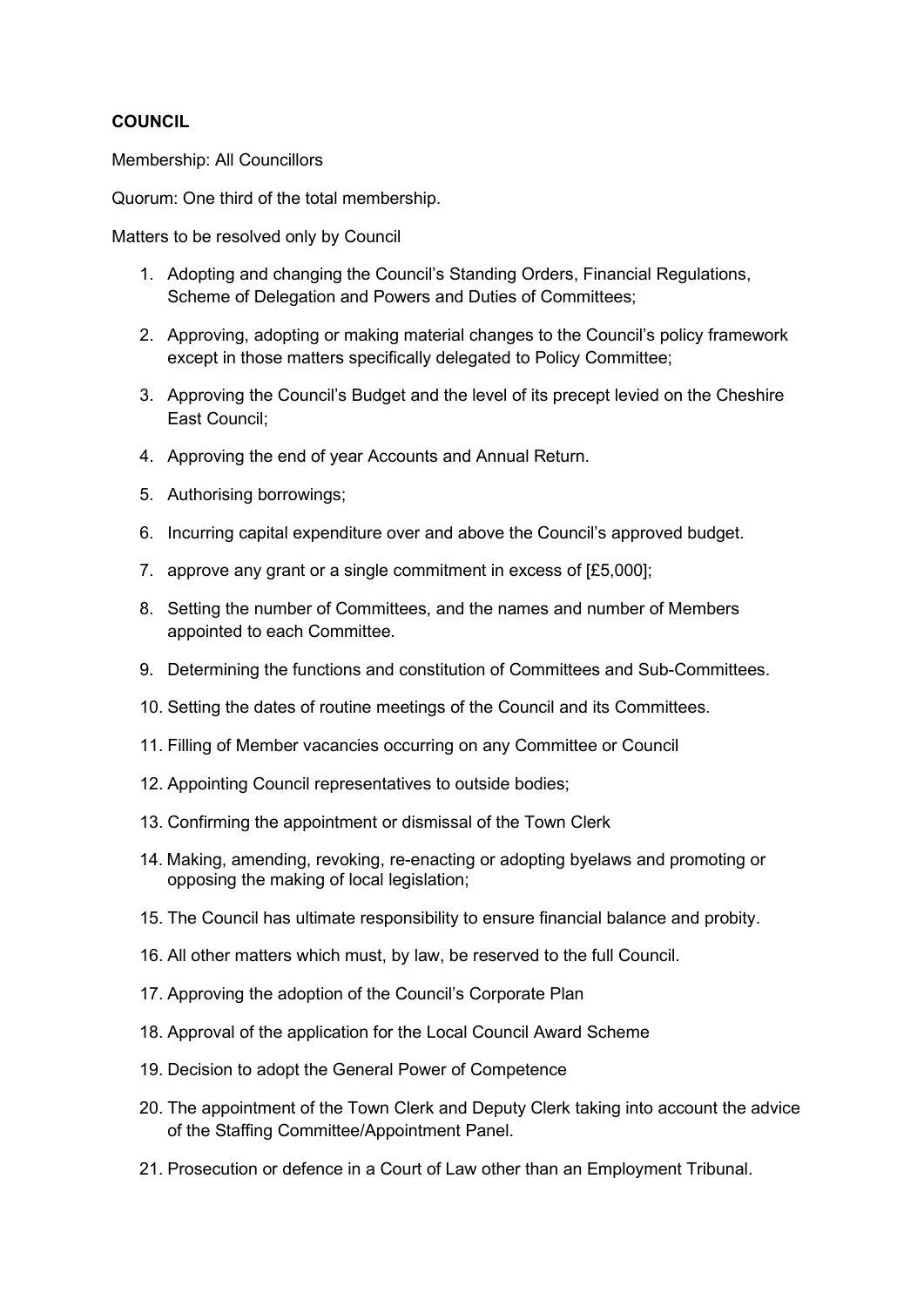22. In respect of the annual salary for any employee have regard to recommendations about annual salaries of employees made by the Staffing Committee in accordance with its terms of reference

#### **Safeguards**

1. The Council may, at any time without prejudice to executive action taken already,

revoke any executive power delegated to a Committee or Officer.

2. Matters delegated to Committee may be referred to full Council at the request (written or verbal) of two Members of the Council prior to the resolution of the matter.

3. In liaison with the Town Clerk, the Committee Chair have the authority to cancel or postpone a meeting owing to lack of business or in an emergency.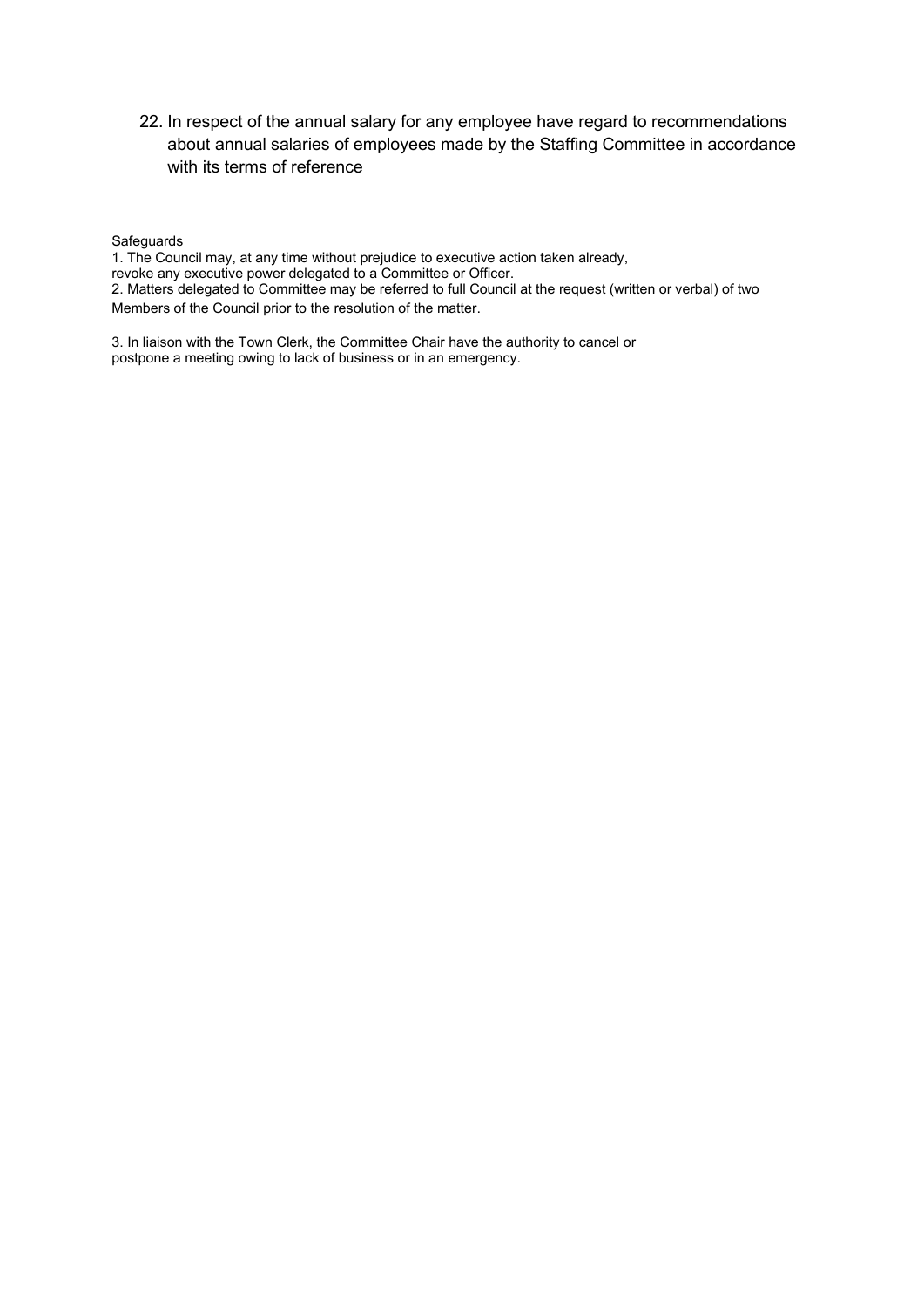### **POLICY COMMITTEE**

- 1. Membership of the Committee shall be determined by the Council at the Town Council's Annual Meeting, generally held in May each year.
- 2. The Committee shall consist of such number of Councillors as the Council may determine, normally seven. The Mayor shall sit on the Committee as an ex-officio member.
- 3. The Chair and Vice Chair of the Committee will be appointed by Council.
- 4. Meetings of the Committee shall be held in each year on such dates and times and at such place as the Council may direct.
- 5. The Committee shall consider any other matters which do not fall within the scope of any other Committee.
- 6. The Committee shall undertake the following functions:-
	- (a) To review the effective operation of the Council, its policies and procedures.
	- (b) To agree an annual Risk Assessment of Council services, business and assets.
	- (c) To report on any investigation initiated by the Council.
	- (d) To consider matters of policy relating to Council premises and land.
	- (e) To act on behalf of the Council in discussions and negotiations with Cheshire East Council and other third parties in regard to the transfer and devolution of services or facilities and making recommendations to the Council as to the action it might take in that regard.
	- (f) To consider planning applications, licensing applications and street naming proposals and to make conclusive observations on behalf of the Council.
	- (g) To consider planning policy documents issued by the local planning authority and other bodies and to make conclusive observations on behalf of the Council.
	- (h) Consider the benefits and disadvantages of producing a Town Plan or Neighbourhood Plan and making recommendations to the Council thereon.
	- (i) To deal with any matter not falling to other committees.
	- (j) To review the Corporate Strategy and the implementation of its actions
	- (k) An overview of all Service Level Agreements with partner public bodies, in conjunction with other committees as appropriate.
	- (l) Recommend to the Finance Committee the committee's budget proposals for each financial year.

In carrying out its purposes, the Committee shall have delegated power to authorise the engagement of consultants, professionals and other advisors, incurring costs not exceeding £5,000 in any one contract without recourse to the Council, provided that there is an identifiable sum set aside in the Councils budget. In all instances the Council reserves to itself the right to consider and determine any policy matter without it being first considered by the Policy Committee.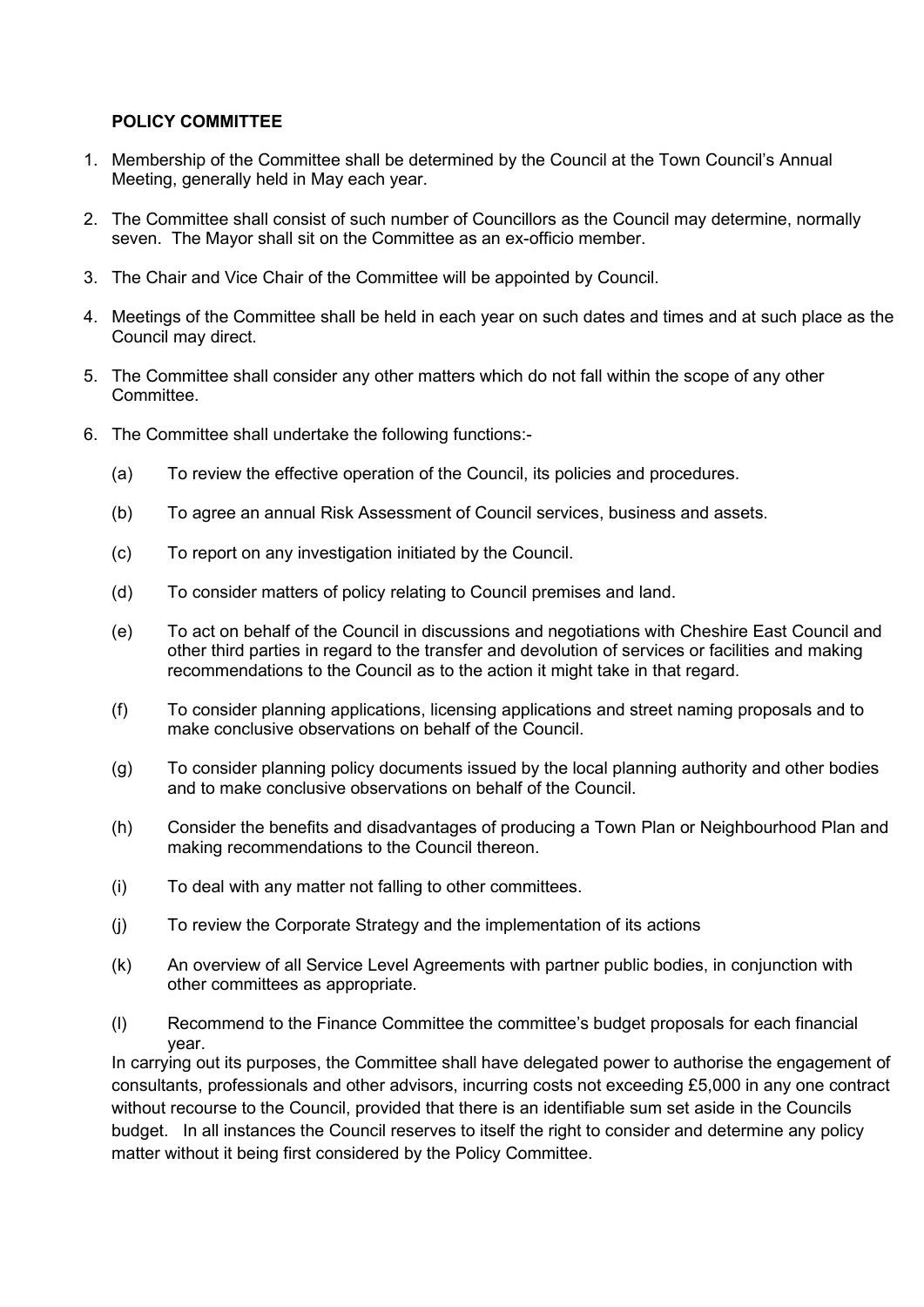#### **FINANCE COMMITTEE**

- 1. Membership of the Committee shall be determined by the Council at the Town Council's Annual Meeting, generally held in May each year.
- 2. The Committee shall consist of such number of Councillors as the Council may determine, normally seven. The Mayor shall sit on the Committee as an ex-officio member.
- 3. The Chair and Vice Chair of the Committee will be appointed by Council.
- 4. Meetings of the Committee shall be held in each year on such dates and times and at such place as the Council may direct.
- 5. The Committee shall consider matters relating to the finances of the Council which require detailed discussion or examination and to make recommendations to Council on any action or resolution considered necessary.
- 6. By way of example, but not limitation, the type of matters the Committee may consider are:
	- a. Review of Financial Regulations, including regulations relating to contracts
	- b. Insurance and Indemnities
	- c. Banking and investment policies and practice
	- d. Arrangements for receipts and payments, including signing and authorisation of cheques
	- e. Authorisation of the schedule
	- f. Internal and External Audit
	- g. Detailed examination of accounts and budget
	- h. Review and recommendations for Fees, charges and rents payable both to and by the Council
	- i. Preparation of the Council's annual budget
	- j. Virements within the current budget
	- k. Borrowing proposals
	- l. Tenders
	- m. The maintenance of the fixed asset register
- 7. To present to the Council draft budget proposals in accordance with a timetable approved by the Council preceding the year under consideration.
- 8. To present to the Council as part of the budget process recommendations for grants, awards and donations for the following financial year
- 9. To recommend the Council's annual precept for the approval of full Council.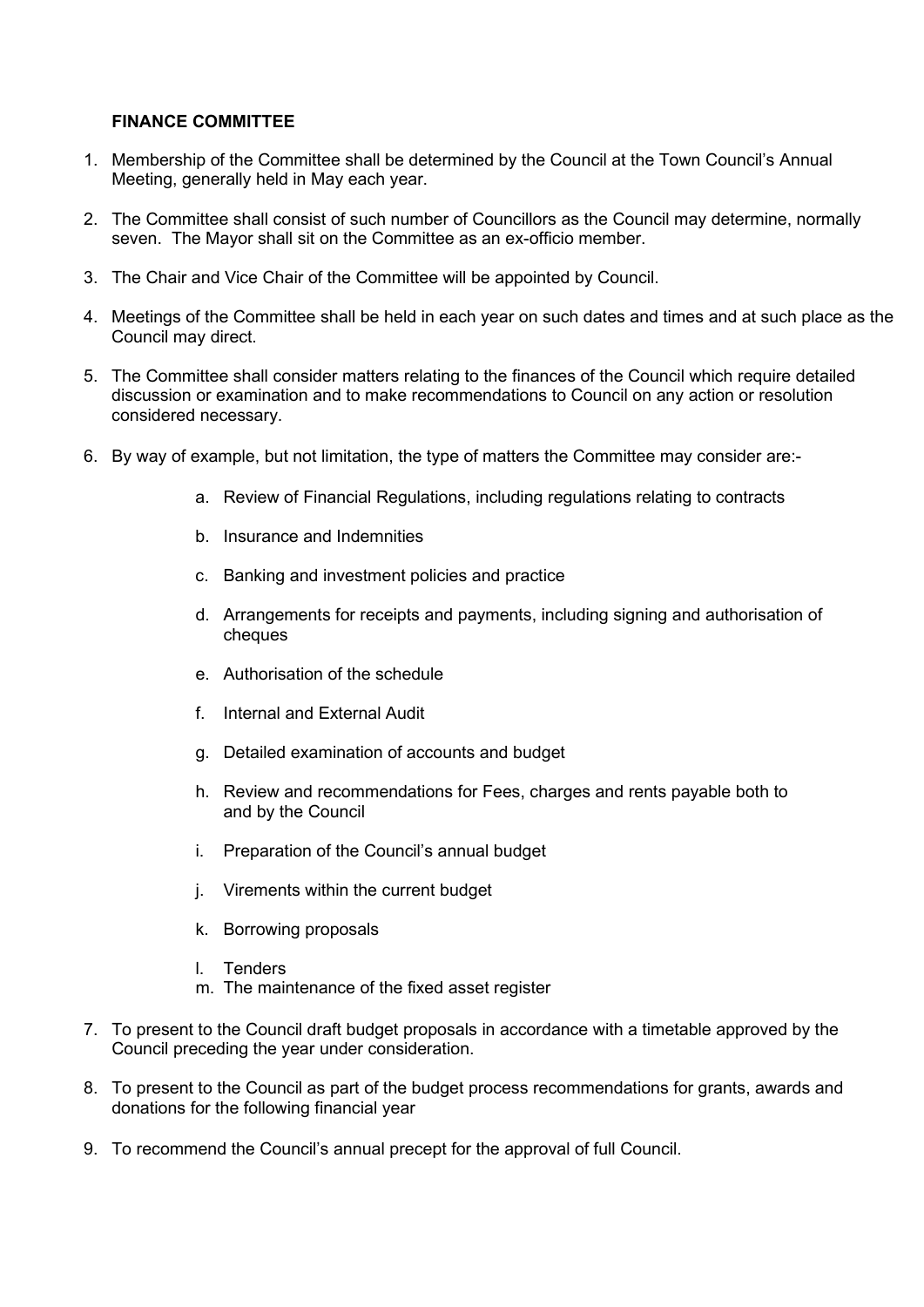- 10. To present, to the Council, after consideration by Policy Committee, details of future projects which may require financing outside agreed budgets.
- 11. To consider, in such manner as it may decide, applications for Community grants and Capital grants submitted in accordance with the terms and conditions for grants and awards settled by the Council. It shall also consider applications or requests for other awards, grants or contributions referred to it by the Council.
- 12. The Committee shall have delegated authority to conclusively decide applications for Community grants for sums of £5,000 or less and applications for Capital grants for sums of £5,000 or less. It shall make recommendations to the Council in respect of other grants. Even where it has delegated authority, it may decide to make a recommendation only to Council.
- 13. In respect of grants which it is entitled to decide, the Committee may attach such conditions, time limits or other requirements as it may determine. In respect of grants which is recommends to the Council, it may recommend such conditions, time limits or other requirements as it considers appropriate.
- 14. In respect of applications or requests before it, the Committee shall be entitled to award or recommend any sum (including nil) as it considers appropriate, notwithstanding the amount of the application.

In all instances the Council reserves to itself the right to consider and determine any financial matter without it being first considered by the Finance Committee.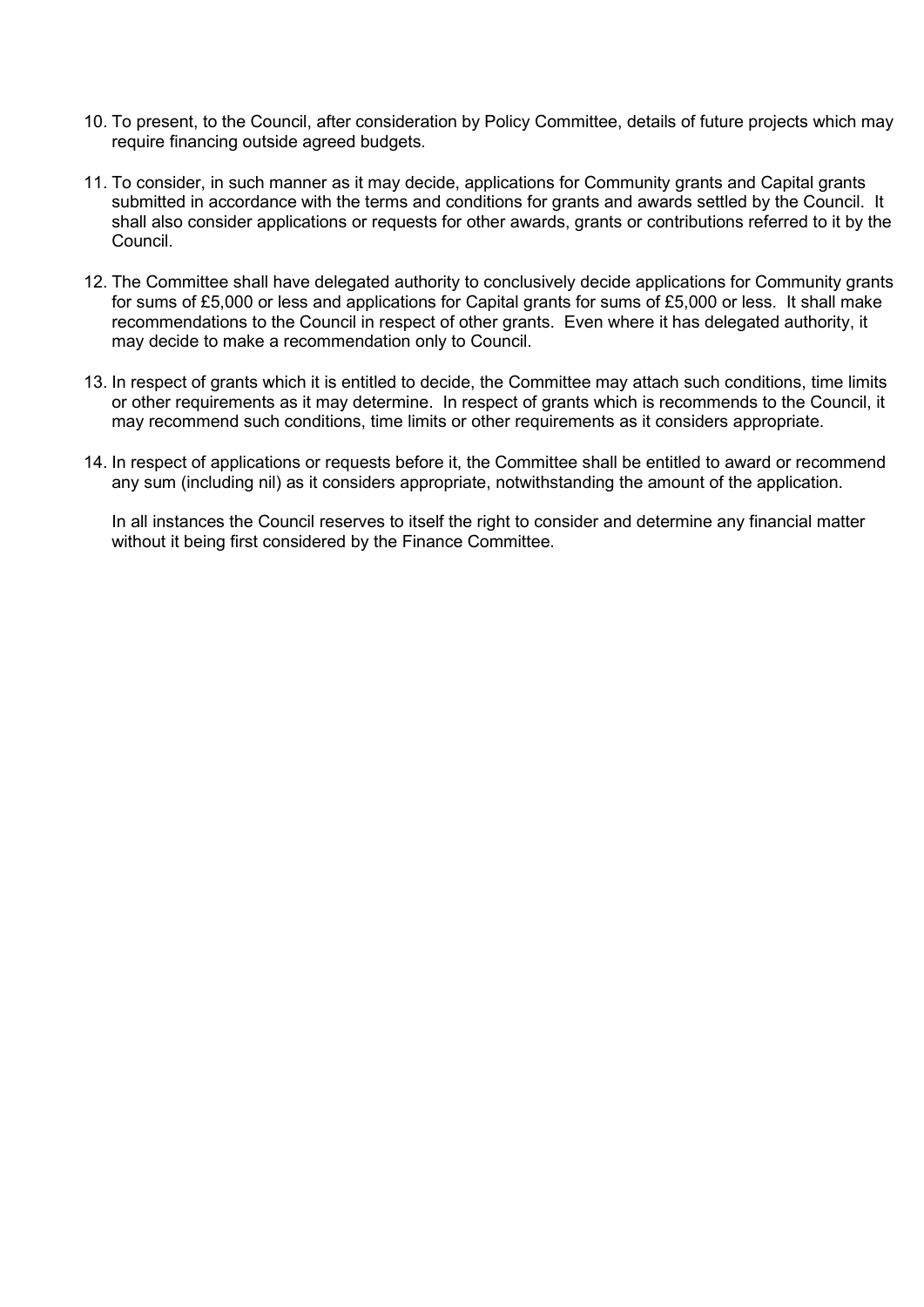#### **STAFFING COMMITTEE**

- 1. Membership of the Committee shall be determined by the Council at the Town Council's Annual Meeting, generally held in May each year.
- 2. The Committee shall consist of such number of Councillors as the Council may determine, normally six. The Mayor shall sit on the Committee as an ex-officio member.
- 3. The Chair and Vice Chair of the Committee will be appointed by Council.
- 4. Meetings of the Committee shall be held in each year on such dates and times and at such place as the Council may direct.
- 5. The purpose of the Committee shall be to:-
	- (a) To deal with all staffing matters not the responsibility of officers, including the appointment of the Town Clerk and the management and approval of TUPE transfers and other issues arising from any transfer or devolution of premises and services from Cheshire East Council, making recommendations to Council as appropriate.
	- (b) Consider and conclusively determine any staff grievances, appeals or complaints in accordance with Conditions of Service, Procedures or Codes adopted by the Council.
	- (c) Exercise and conclusively determine on behalf of the Council, disciplinary procedures involving the Town Clerk or any other senior officer of equivalent pay scale and responsibilities.
	- (d) Consider, and recommend to Full Council or otherwise, any applications for re-grading or merit awards or similar by the Town Clerk or senior officers and any recommendations made by the Town Clerk or senior officers for staff under their supervision or control.
	- (e) Salaries and other remuneration and similar payments (e.g., pensions)

NOTE For the avoidance of doubt:-

- a) The Town Clerk and Deputy Clerk will be appointed by the Council.
- b) The Town Clerk and Senior Officers will appoint more junior staff.

c) The Town Clerk and Senior Officers will have responsibility for the appointment of casual and temporary staff within the approved budget.

d) The Town Clerk and Senior Offices will determine the detail of job descriptions.

e) The Town Clerk and Senior Officers will have responsibility for allocating staff to relevant duties to ensure that Town Council services are delivered economically and efficiently.

f) The Town Clerk and Senior Officers will make recommendations to the Staffing Committee for regrading orawards and will exercise disciplinary action.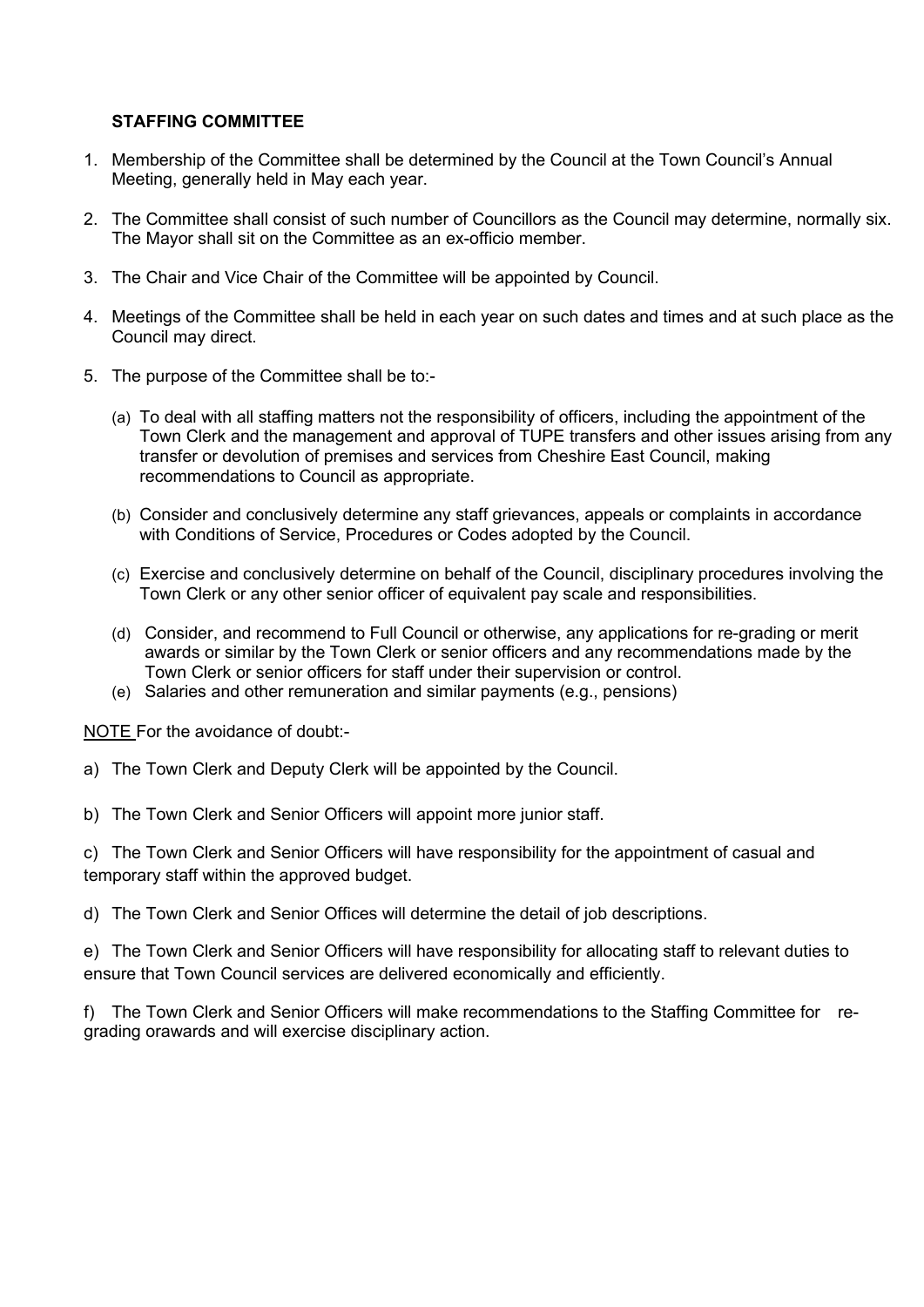#### **TENDERS SUB-COMMITTEE**

- 1. Membership of the Sub-Committee shall be determined by the Council at the Town Council's Annual Meeting, generally held in May each year.
- 2. The Sub-Committee will report to Finance Committee in most circumstances and will comprise 3 members:-
	- The Mayor of the Council
	- The Chair of the Finance Committee
	- The Chair of the Policy Committee

or such Councillors as the Council may determine.

- 3. The Committee will be chaired by the Mayor.
- 4. Meetings of the Sub-Committee shall be held in each year on such dates and times and at such place as the Council may direct.
- 5. The Sub-Committee will consider tender documents issued in accordance with Clause 11.1 (vi) of the Councils' Financial Regulations for the procurement of goods and services above £25,000.
- 6. The Sub-Committee will open submitted tenders.
- 7. To recommend acceptance of a tender and supplier / contractor to Finance Committee or Council.

In all instances the Council reserves to itself the right to consider and determine any matter relating to tenders without it being first considered by the Tender Sub-Committee or Finance **Committee.**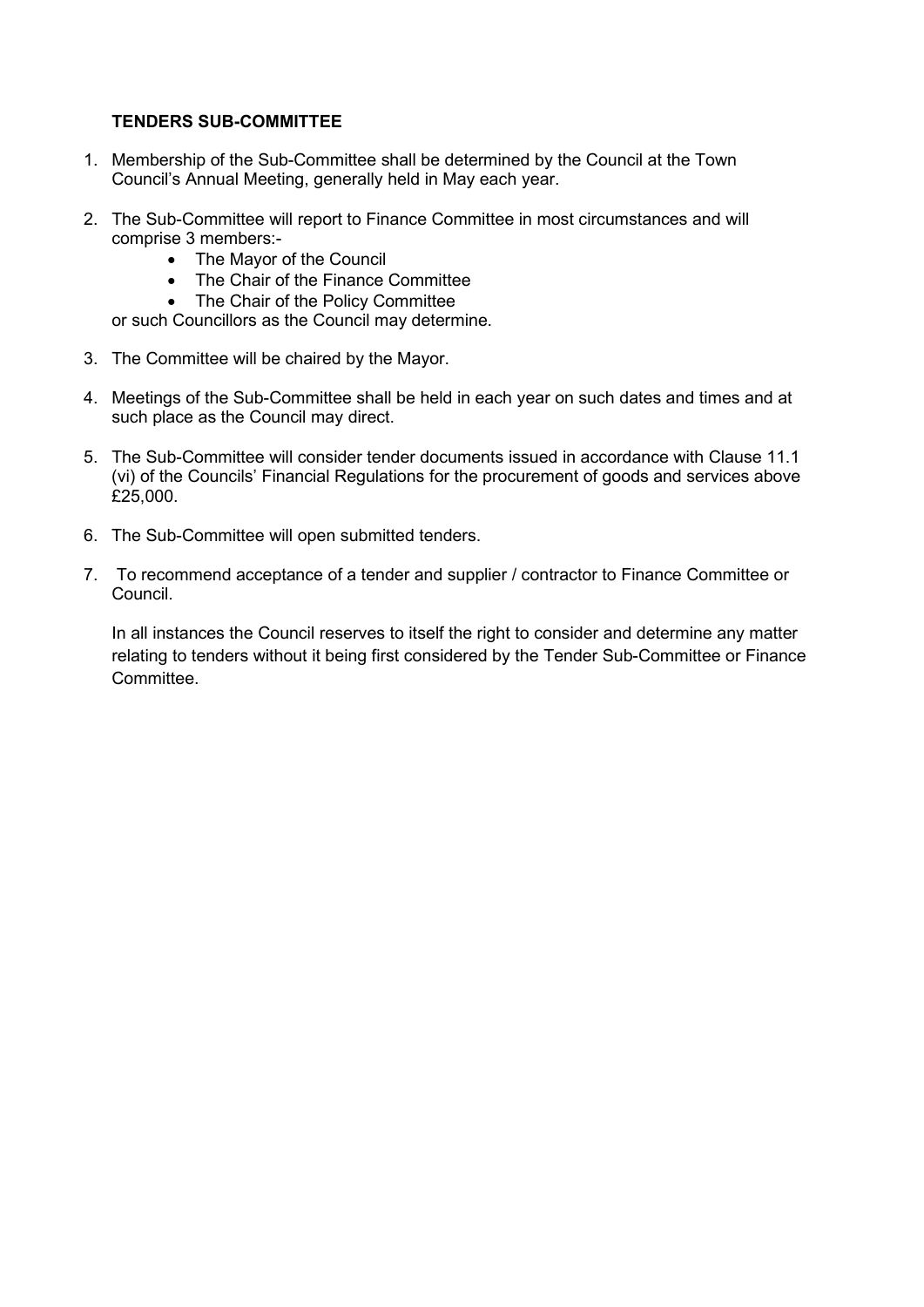# **Delegation to Officers**

# **Town Clerk / Responsible Finance Officer (Proper Officer)**

The Town Clerk is designated and authorised to act as Proper Officer for the purposes of all relevant sections of the Local Government Act 1972 and any other statute requiring the designation of a Proper Officer. As the Responsible Financial Officer (RFO) the Town Clerk, , shall be responsible for the proper administration of the Council's financial affairs. The RFO shall also be responsible for the production of financial management information.

### **Mayoral support**

The Town Clerk will ensure publicity for Mayoral activities, Mayor's charity events and the "Salt of the Earth" awards.

#### **General Matters**

The Town Clerk is authorised:-

1. to sign on behalf of the Council any document necessary to give effect to any decision of the Council,

2. to take any proceedings or other steps as may be necessary to enforce and recover any debt owing or other obligation due to the Council,

3. to institute, defend and appear in any legal proceedings authorised by the Council,

4. to appear or make representation to any tribunal,

5. to alter the date or time of a Council / Committee meeting after consultation with the Mayor / Chairman,

6. to decide arrangements for the closure of the Council offices in the Christmas/New Year period, subject to consultation with the Mayor,

7. to manage, or delegate the management of, the Council's facilities and assets, including Nantwich Civic Hall, Nantwich Market Hall, , Farmers' Markets, events on Nantwich Square, public toilets and allotments.

8. to act as the Council's designated officer for the purposes of the Freedom of Information Act 2000.

9. to act as the Councils designated officer for the purposes of the General Data Protection Act 2018.

10. to act as the Council's Proper Officer as per section 281 Local Government Act 1972. 11. To act as the Council's Responsible Finance Officer by virtue of section 151 of the Local Government Act 1972

12. to delegate responsibility to the Facilities Manager of Deputy Town Clerk as appropriate.

# **Financial Matters**

The Town Clerk is authorised as follows in accordance with Financial Regulation 11.1:-

- 1. To incur expenditure on any item for which provision is made in the appropriate revenue budget provided that any action taken complies with any legislative provisions and the requirements of the Council's Constitution.
- 2. To authorise all day-to-day maintenance and running expenses for which there is budgetary provision and any expenses urgently required for purposes of maintaining health or safety.
- 3. To authorise expenditure up to £1,000 without quotations provided best value can be demonstrated and comparative quotes obtained where practicable.
- 4. To authorise expenditure between £1,001 and £5000 where 3 quotations have been obtained
- 5. To authorise expenditure between £5001 and £24,999 providing at least 3 quotations have been obtained.
- 6. To use the repairs and maintenance budgets for the maintenance, replacement or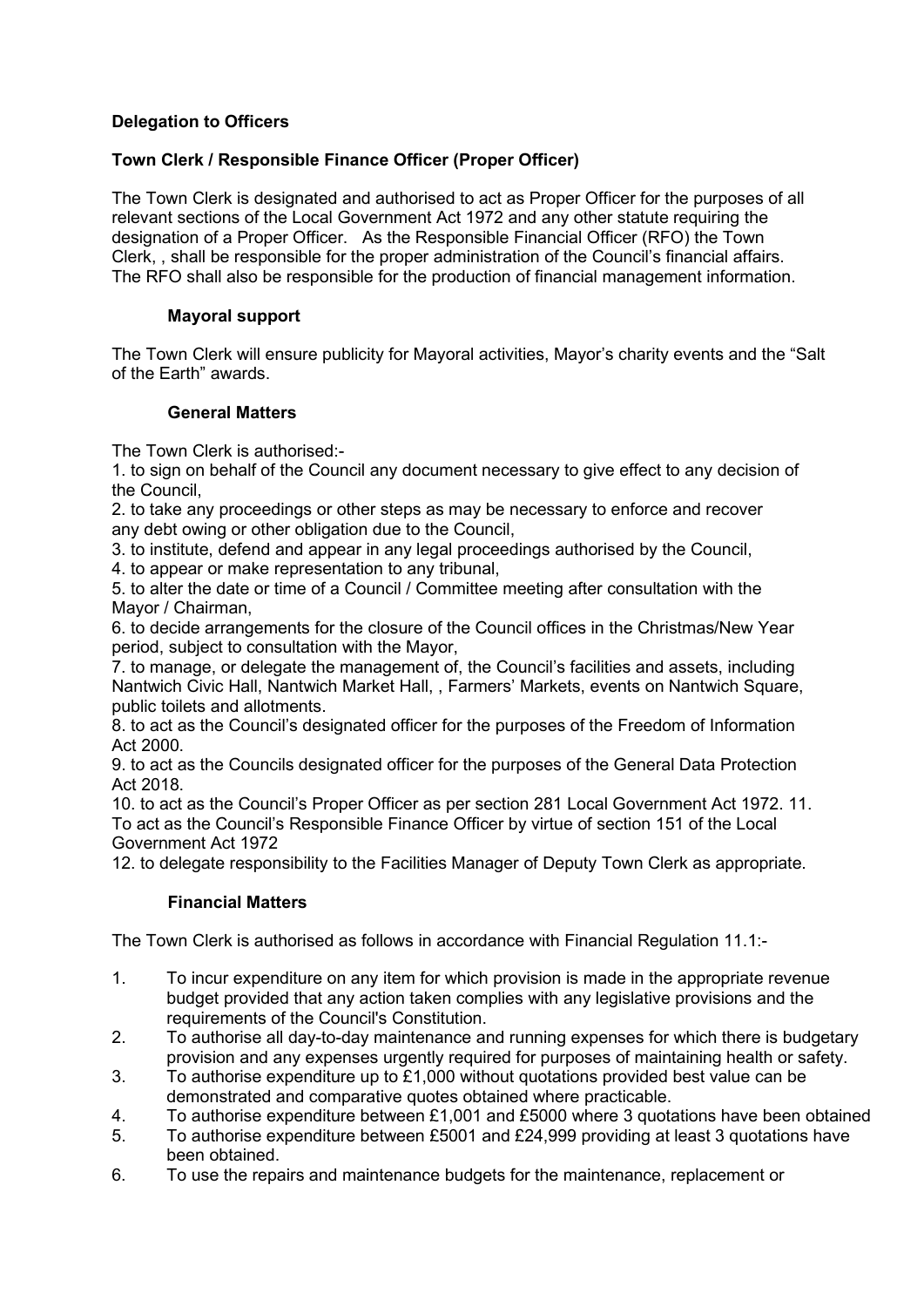repair of existing property or equipment.

7. To recommend to the relevant Council / committee quotations or tenders for work

supplies or services (where tenders are required by the Council's Financial Regulations), subject to:-

i) the cost not exceeding the amount of the approved budget;

ii) the tender being the lowest or the one showing best added value to the Council according to the criteria set out in the tender documentation;

iii) all the requirements of the Council's Financial Regulations being complied with.

8. To compile, approve or vary lists of approved contractors subject to the requirements of the Council's Financial Regulations.

9. To recommend to the relevant Council / committee on investing monies held by the Council with a view to obtaining the optimum financial return.

The RFO may, in consultation with the Mayor of the Council, incur expenditure on behalf of the Council which is necessary to carry out any repair, replacement or other work which is of such extreme urgency that it must be done at once, whether or not there is budgetary provision for the expenditure. The RFO shall report the action to the Council as soon as is practicable thereafter.

# **Staffing Matters**

The Town Clerk, with the assistance of the Facilities Manager and Deputy Clerk, is given delegated powers to manage the Council staff in accordance with the Council's policies, procedures and budget, including:-

a) The appointment of junior staff.

b) Responsibility for the appointment of casual and temporary staff within the approved budget.

c) Determination of the detail of job descriptions.

d) Responsibility for allocating staff to relevant duties to ensure that Town Council services are delivered economically and efficiently.

e) Recommendations to the Staffing Committee for re-grading or awards and the exercise of disciplinary action.

f) The control of staff performance and discipline and performance, including the power of suspension and dismissal, in accordance with the policies set by the Staffing Committee and approved by Council.

g) The payment of expenses and allowances in accordance with the Council's scheme;

h) the presentation to the Staffing Committee of guidance on recommendations for employees' salary reviews, in accordance with the Council's staff appraisal system.

#### **Property Matters**

The Town Clerk is given authority to manage the land and property of the Council including:-

1) agreeing the terms of any lease, licence, conveyance or transfer approved by Council including the allocation of allotment plots

2) the granting or refusal of the Council's consent under the terms of any lease;

3) variations of restrictive covenants of a routine nature;

4) recommending to Council on the granting of easements, wayleaves and licenses over Council land;

5) initiating legal action or proceedings against unauthorised encampments on Council land.